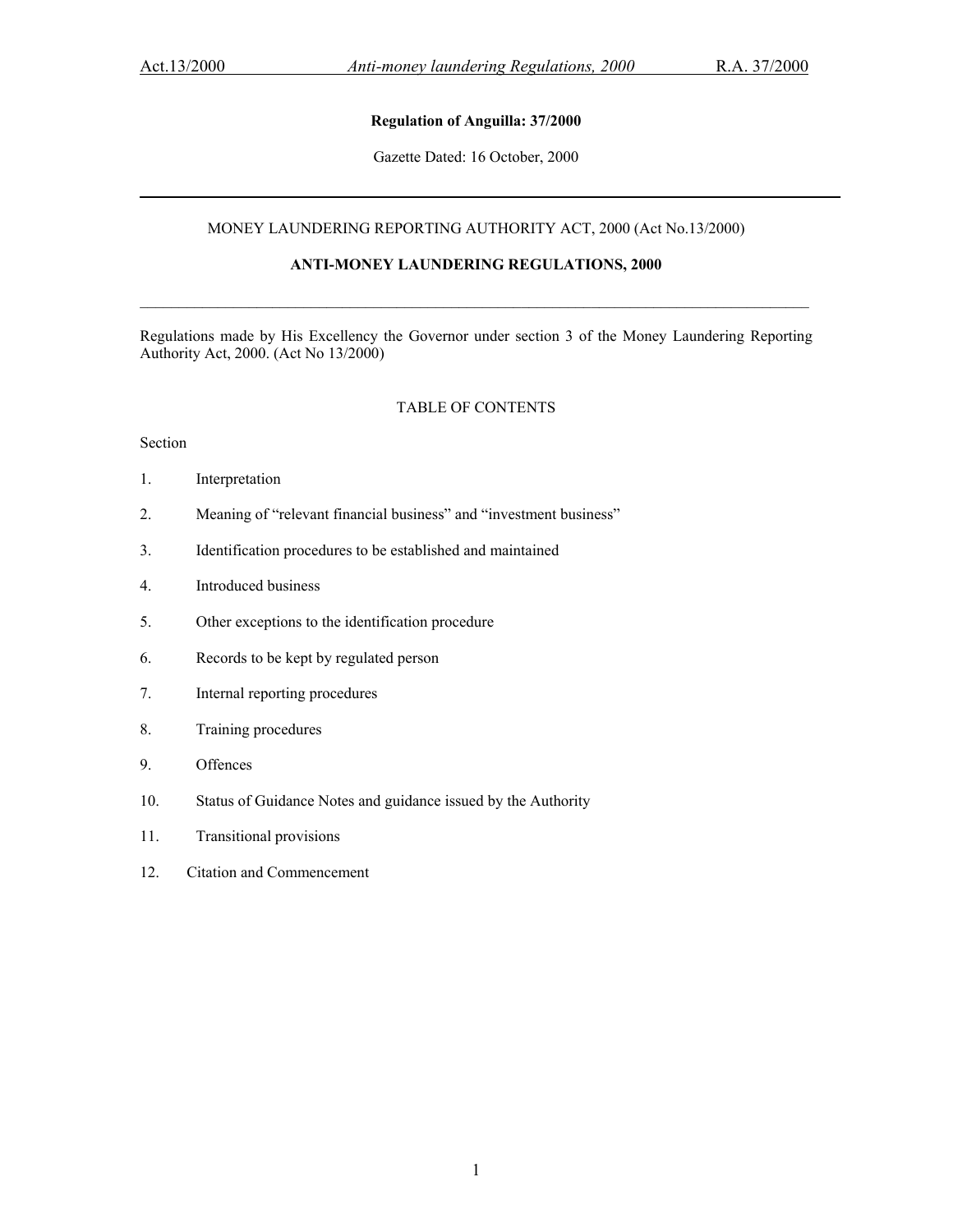# Interpretation

**1.** (1) In these Regulations—

"Act" means the Money Laundering Reporting Authority Act 2000;

- "applicant for business" and "applicant" means a person seeking to form a business relationship, or to carry out a one-off transaction, with a regulated person;
- "attorney-at-law" means an attorney admitted to practise before the Eastern Caribbean Supreme Court in Anguilla;
- "business relationship" means an arrangement between a regulated person and any other person or persons, the purpose of which is to facilitate the carrying out of relevant financial business on a regular basis;

"dollar" and "\$" means Eastern Caribbean dollar;

"established business relationship" means a business relationship in respect of which the regulated person has obtained satisfactory evidence of the identity of the person who, in relation to the formation of that business relationship, was the applicant for business;

"foreign regulated person" means a person—

- (a) that is incorporated in, or, if it is not a corporate body, has its principal place of business in, a jurisdiction outside Anguilla (its "home jurisdiction");
- (b) that carries on relevant financial services in its home jurisdiction; and
- (c) that is subject to legislation in its home jurisdiction that is at least equivalent to these regulations;

"Guidance Notes" means the Guidance Notes issued under section 4 of the Act;

"investment business" has the meaning set out in section  $2(2)$ ;

- "money laundering" has the same meaning as in the Act;
- "Money Laundering Reporting Officer" means the person appointed by a regulated person under section  $7(1)(a);$
- "one off transaction" means a transaction carried out between a regulated person and any other person or persons—
	- (a) that constitutes relevant financial business; and
	- (b) that is carried out other than in the course of an established business relationship;

"regulated person" means—

- (a) a person licensed or registered to carry on relevant financial business within the meaning of section  $2(1)$  (a) to (g);
- (b) an attorney-at-law engaged in trust business solely in the practice of law; or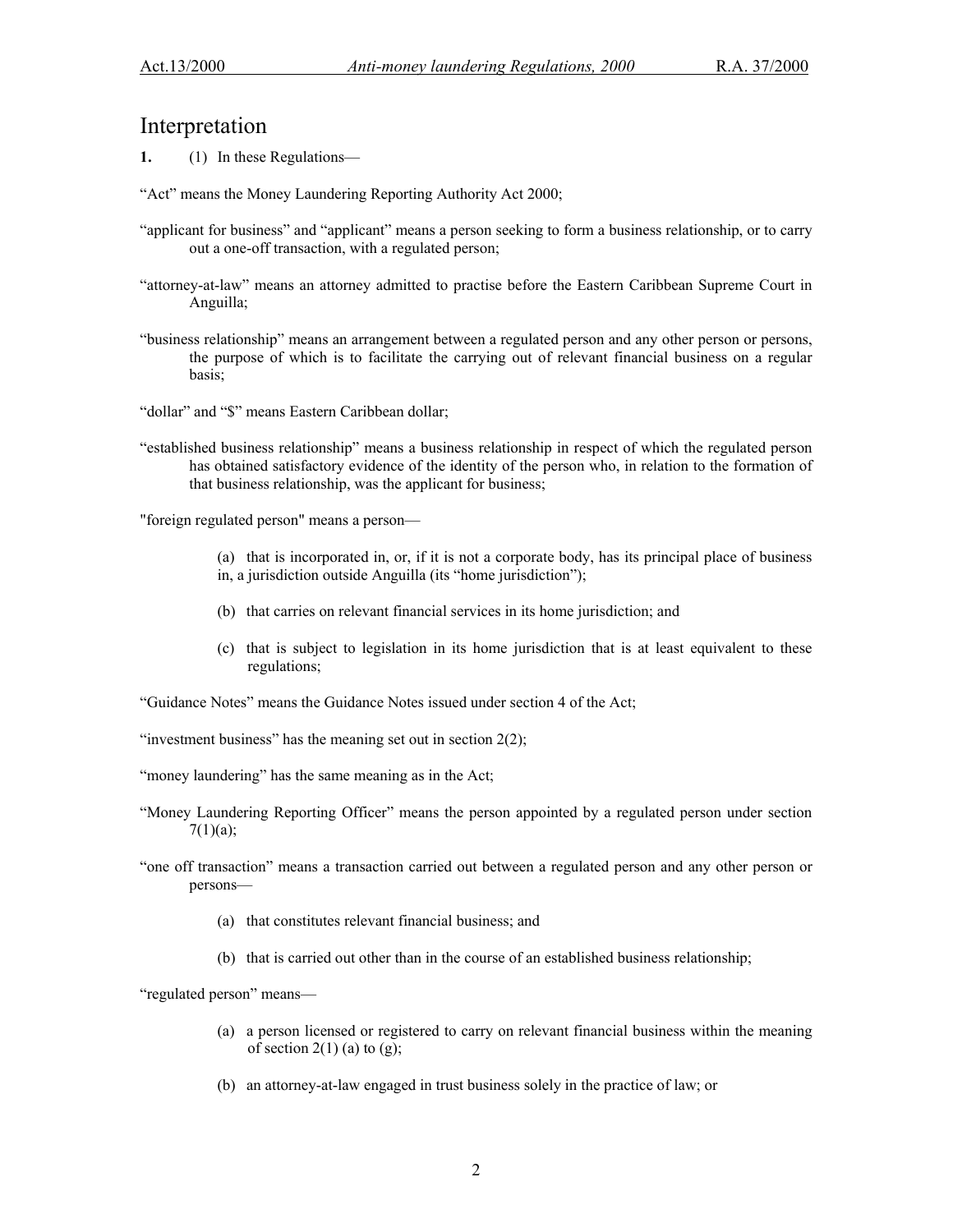- (c) a person carrying on in or from within Anguilla—
	- (i) investment business; or
	- (ii) a business specified in section  $2(1)(i)$ .

"relevant financial business" has the meaning set out in section  $2(1)$ ;

"Reporting Authority" means the Reporting Authority constituted under section 2 of the Act.

(2) Words and expressions defined in the Act and in the Proceeds of Criminal Conduct Act, 2000 have the same meaning in these regulations.

(3) The Criminal Justice (International Co-operation) Act 2000 is prescribed as a provision for the purposes of paragraph (d) of the definition of "money laundering" in section 1.

#### **Meaning of "relevant financial business" and "investment business"**

- **2.** (1) In these Regulations "relevant financial business" means—
	- (a) banking business as defined in the Banking Ordinance, 1991;
	- (b) offshore banking business as defined in the Trust Companies and Offshore Banking Act, 2000;
	- (c) trust business as defined in the Trust Companies and Offshore Banking Act, 2000;
	- (d) company management business as defined in the Company Management Act, 2000;
	- (e) insurance business as defined in the Insurance Act, 1968;
	- (f) acting as a credit union under the Cooperatives Societies Ordinance, 1961;
	- (g) acting as a friendly society under the Friendly Societies Act, 1928;
	- (h) investment business as defined in subsection (2); or
	- (i) the business of—
		- (i) forming limited partnerships,
		- (ii) providing the registered office for limited partnerships,
		- (iii) providing cheque cashing services,
		- (iv) transmitting or receiving funds by wire or other electronic means,
		- (v) lending, or
		- (vi) financial leasing.
	- (2) In these Regulations, investment business means the business of—
		- (a) trading for one's own account or for the account of customers in—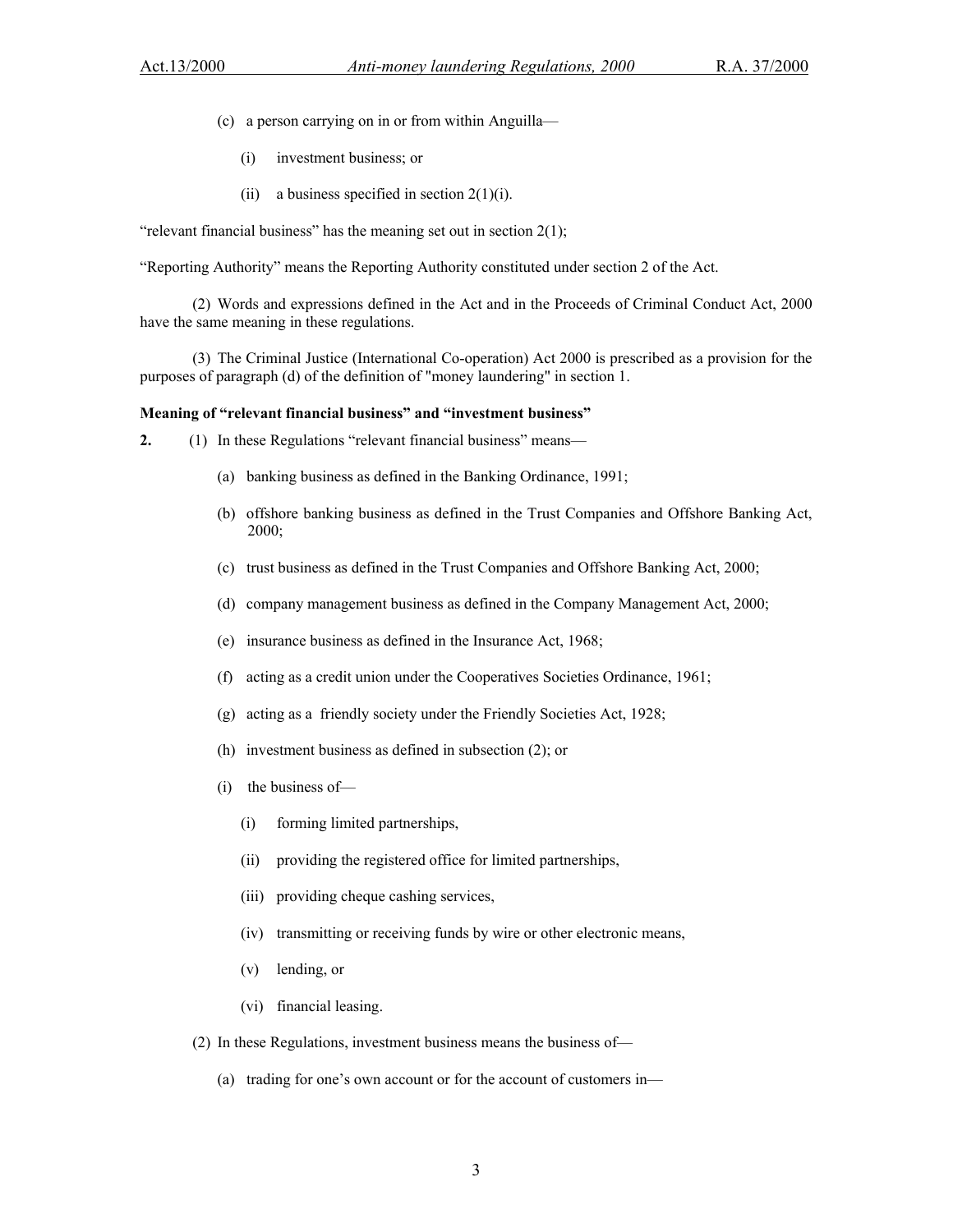- (i) money market instruments,
- (ii) foreign exchange,
- (iii) financial futures and options,
- (iv) exchange and interest rate instruments, or
- (v) transferable securities;
- (b) participation in securities issues and the provision of services related to such issues;
- (c) the provision of advice on capital structure, industrial strategy and related questions and advice and services relating to mergers and the purchase of undertakings;
- (d) money broking;
- (e) portfolio management and advice;
- (f) the safekeeping and administration of securities.

### **Identification procedures to be established and maintained**

**3.** (1) Subject to section 5, a regulated person must establish and maintain procedures that, as soon as practicable after contact is first made between the regulated person and an applicant for business, require—

- (a) the applicant to produce satisfactory evidence of his identity; or
- (b) the regulated person to take certain specified measures designed to obtain satisfactory evidence of the applicant's identity.

(2) Where an applicant for business is or appears to be acting on behalf of another person, the applicant and each person on whose behalf he acts or appears to act shall, for the purposes of subsection (1), be regarded as an applicant for business.

(3) If satisfactory evidence of the identity of an applicant for business is not produced to or obtained by a regulated person under subsection (1), the regulated person must not form a business relationship or carry out a one-off transaction with the applicant unless, in the case of a one-off transaction, he is directed to carry out the transaction by a police officer or by the Reporting Authority.

(4) For the purposes of this regulation, the question as to what constitutes—

(a) satisfactory evidence of identity; or

(b) measures designed to obtain satisfactory evidence of identity; may be determined in accordance with the Guidance Notes.

### **Introduced business**

**4.** (1) Subsection (2) applies where an applicant for business is introduced to a regulated person by a third party ("the introducer") who is—

- (a) another regulated person; or
- (b) a foreign regulated person;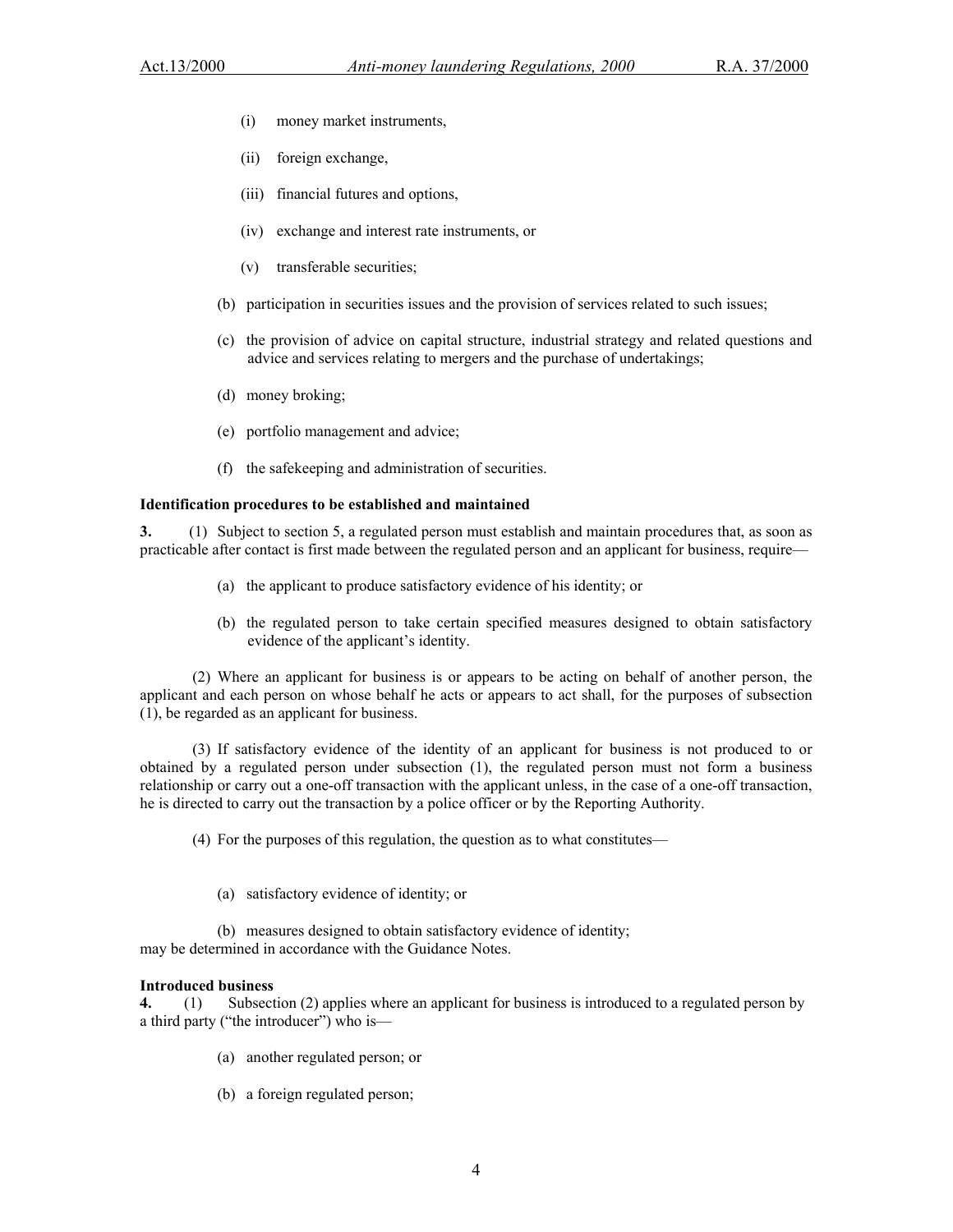unless any person acting on behalf of the regulated person to whom the application being made knows or suspects that the applicant is engaged in money laundering, or that the transaction is to be carried out on behalf of another person engaged in money laundering.

(2) Where this subsection applies, a written assurance from the introducer that evidence of the identity of the applicant for business has been obtained and recorded in accordance with procedures maintained by the introducer under these regulations or under regulations equivalent to these regulations may be accepted by the regulated person concerned as satisfactory evidence of the identity of the applicant.

## **Other exceptions to the identification procedure**

**5.** (1) Sections 3(1) and 3(2) do not apply where there are reasonable grounds for believing that the applicant for business is—

- (a) another regulated person; or
- (b) a foreign regulated person;

unless any person handling the transaction on behalf of the regulated person to whom the application for business is made knows or suspects that the applicant is engaged in money laundering

(2) In respect of a one-off transaction, sections 3(1) and 3(2) do not apply where the amount to be paid by or to the applicant for business is less than \$25,000 or the equivalent in another currency unless—

- (a) there are reasonable grounds for believing—
	- (i) that the transaction is linked to one or more other transactions, and
	- (ii) that the total amount to be paid by or to the applicant for business in respect of all the linked transactions is \$25,000 or more; or
- (b) any person handling the transaction on behalf of the regulated person knows or suspects that the applicant for business is engaged in money laundering, or that the transaction is to be carried out on behalf of another person engaged in money laundering.

## **Records to be kept by regulated person**

- **6.** (1) A regulated person must keep for at least the minimum retention period—
	- (a) where he obtains evidence of the identity of an applicant for business as required by these regulations—
		- (i) a copy of the evidence, or
		- (ii) a record indicating the nature of the evidence, providing such information as will enable a copy of it to be obtained; and
	- (b) a record of each transaction that he carries out in the course of his relevant financial business containing sufficient details to enable an investigation into suspected money laundering to be undertaken.
	- (2) For the purposes of subsection (1), the minimum retention period is—
		- (a) in the case of a record kept under paragraph (a), the period of 6 years from the last occurring of the following events—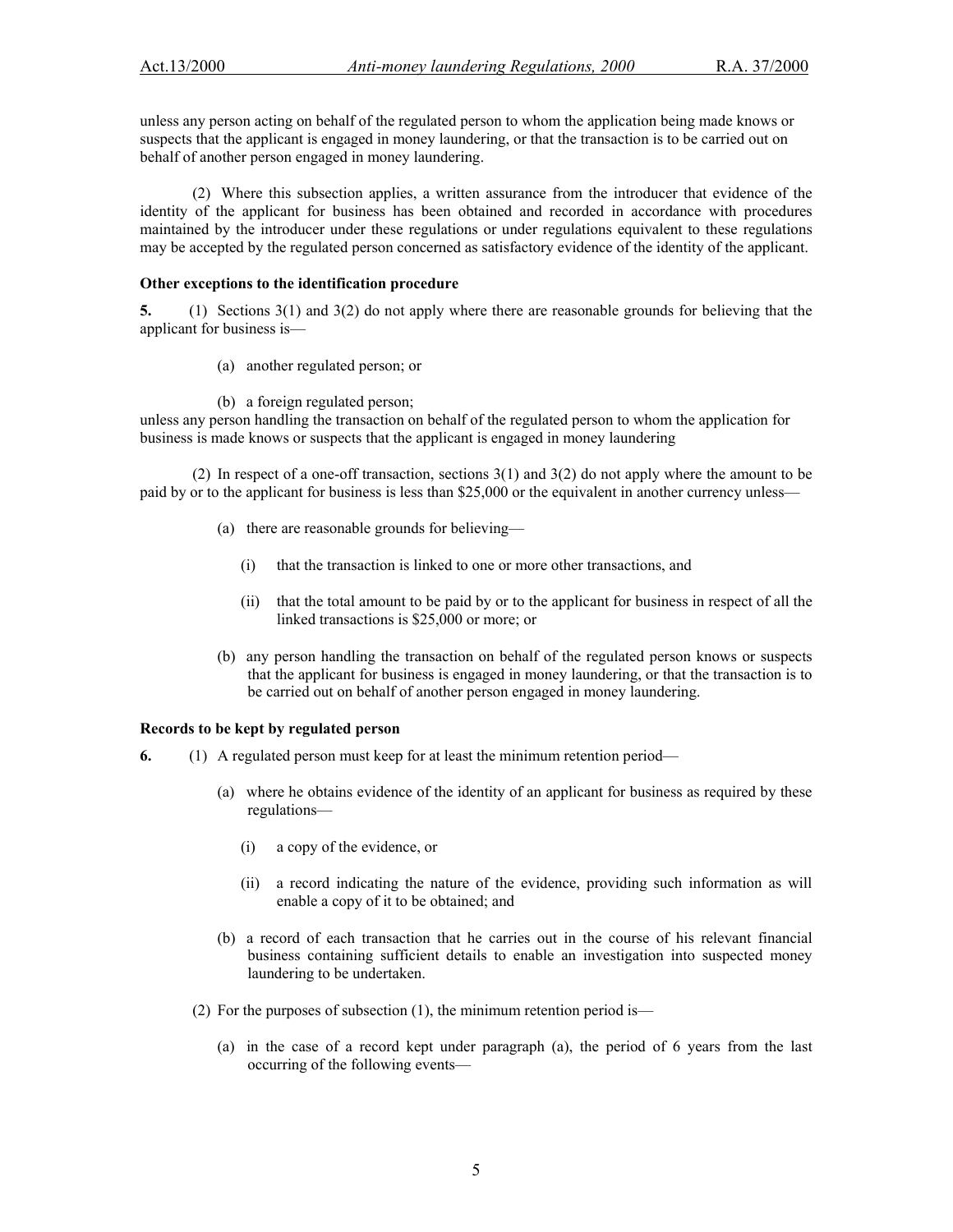- (i) the ending of the business relationship between the regulated person and the other person, or
- (ii) the carrying out of the last transaction between the regulated person and the other person; and
- (b) in the case of a record kept under paragraph (b), the period of 6 years from the date upon which the transaction was completed.

(3) Records required to be kept under this section must be kept in such manner as will enable them to be retrieved or reproduced in legible and useable form within a reasonable period of time.

(4) Notwithstanding subsections (1) and (2), if a regulated person is advised by a police officer or by the Authority or believes that a record is required for the purposes of a money laundering investigation, he must keep the record until the last occurring of the following events—

- (a) the expiration of the minimum retention period; or
- (b) the receipt of a written notice issued by a police officer or the Authority that the record is no longer required for the investigation.

#### **Internal reporting procedures**

**7.** (1) Subject to subsection (4), a regulated person must establish and maintain internal reporting procedures that, in relation to his relevant financial business, make provision for—

- (a) appointing a person (the "Money Laundering Reporting Officer") to whom a report is to be made of any information or other matter which comes to the attention of an employee and which, in the opinion of the employee, gives rise to a knowledge or suspicion that another person is engaged in money laundering;
- (b) requiring that any such report be considered by the Money Laundering Reporting Officer in the light of all other relevant information for the purpose of determining whether or not the information or other matter contained in the report does give rise to such a knowledge or suspicion;
- (c) permitting the Money Laundering Reporting Officer to have reasonable access to any other information which may be of assistance to him in considering the report; and
- (d) if the Money Laundering Reporting Officer determines that the information or other matter contained in the report does give rise to a knowledge or suspicion that another person is engaged in money laundering, requiring him to disclose that information or matter to the Authority.
- (2) A regulated person must maintain in Anguilla registers in writing of—
	- (a) all reports made to the Authority; and
	- (b) all enquiries relating to money laundering made to it by the Authority.

(3) A regulated person must not carry on relevant financial business unless he is in compliance with this section.

(4) subsection (1) does not apply to an individual who, in the course of relevant financial business, does not employ or act in association with any other person.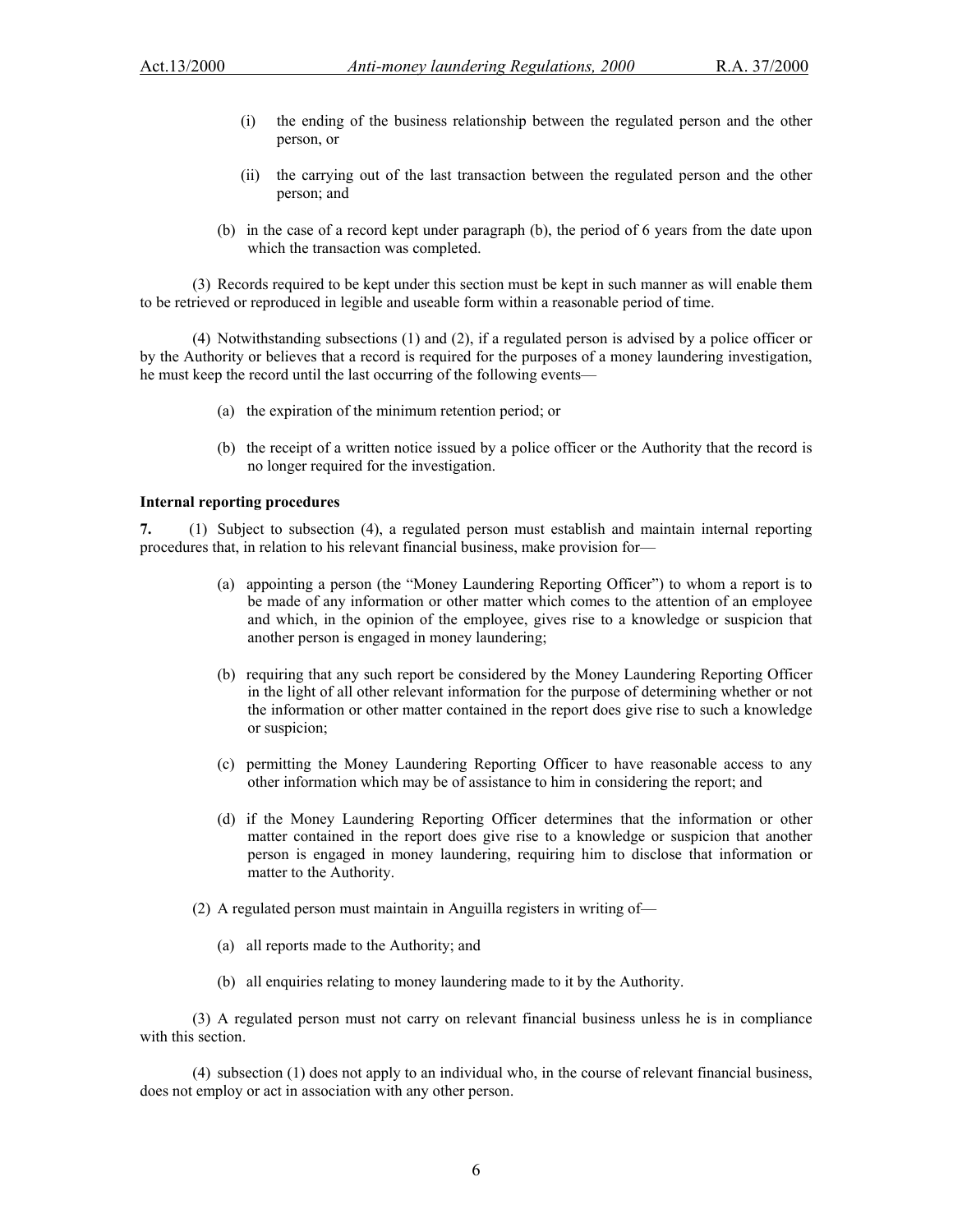## **Training procedures**

**8.** (1) A regulated person must take appropriate measures for the purpose of making all relevant employees aware

- (a) of the Drugs Trafficking Offences Ordinance, 1988, the Proceeds of Criminal Conduct Act 2000, the Act, these Regulations, the Guidance Notes, any guidance issued by the Authority and any relevant supervisory or regulatory directions or guidance which apply to that person; and
- (b) of the procedures it maintains in compliance with the duties imposed under these Regulations.

(2) A regulated person must provide all relevant employees with appropriate training in the recognition and handling of transactions carried out by or on behalf of any person who is, or appears to be, engaged in money laundering.

(3) Training under this regulation shall, in addition, be given to all new relevant employees as soon as practicable after their appointment.

(4) For the purposes of this regulation, an employee is a relevant employee if, at any time in the course of his duties, he has, or may have, access to any information which may be relevant in determining whether any person is engaged in money laundering.

(5) A regulated person must not carry on relevant financial business unless he is in compliance with this regulation.

#### **Offences**

**9.** (1) A regulated person who contravenes section 3(3), 6(1), 6(3), 6(4), 7(3) or 8(5) commits an offence.

(2) In proceedings against a person for an offence under subsection (1), it shall be a defence for the person to prove that he took all reasonable steps to comply with the requirements of the regulation that he is alleged to have contravened.

## **Status of Guidance Notes and guidance issued by the Authority**

**10.** In determining whether a person has complied with these Regulations, the Court may take account of

- (a) the Guidance Notes;
- (b) any guidance issued by the Authority; or
- (c) any relevant supervisory or regulatory directions or guidance which apply to that person.

### **Transitional provisions**

**11.** (1) In this regulation